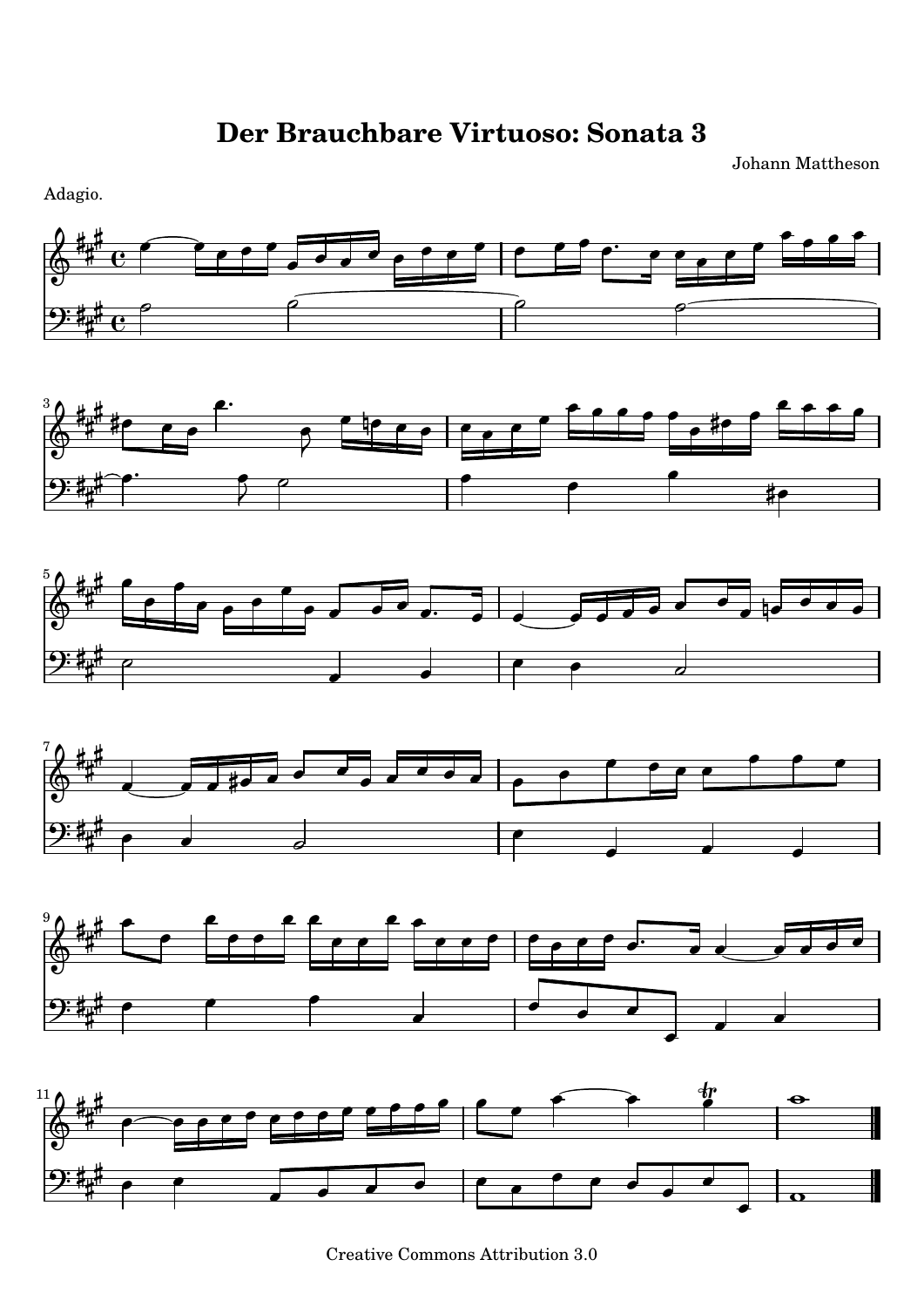













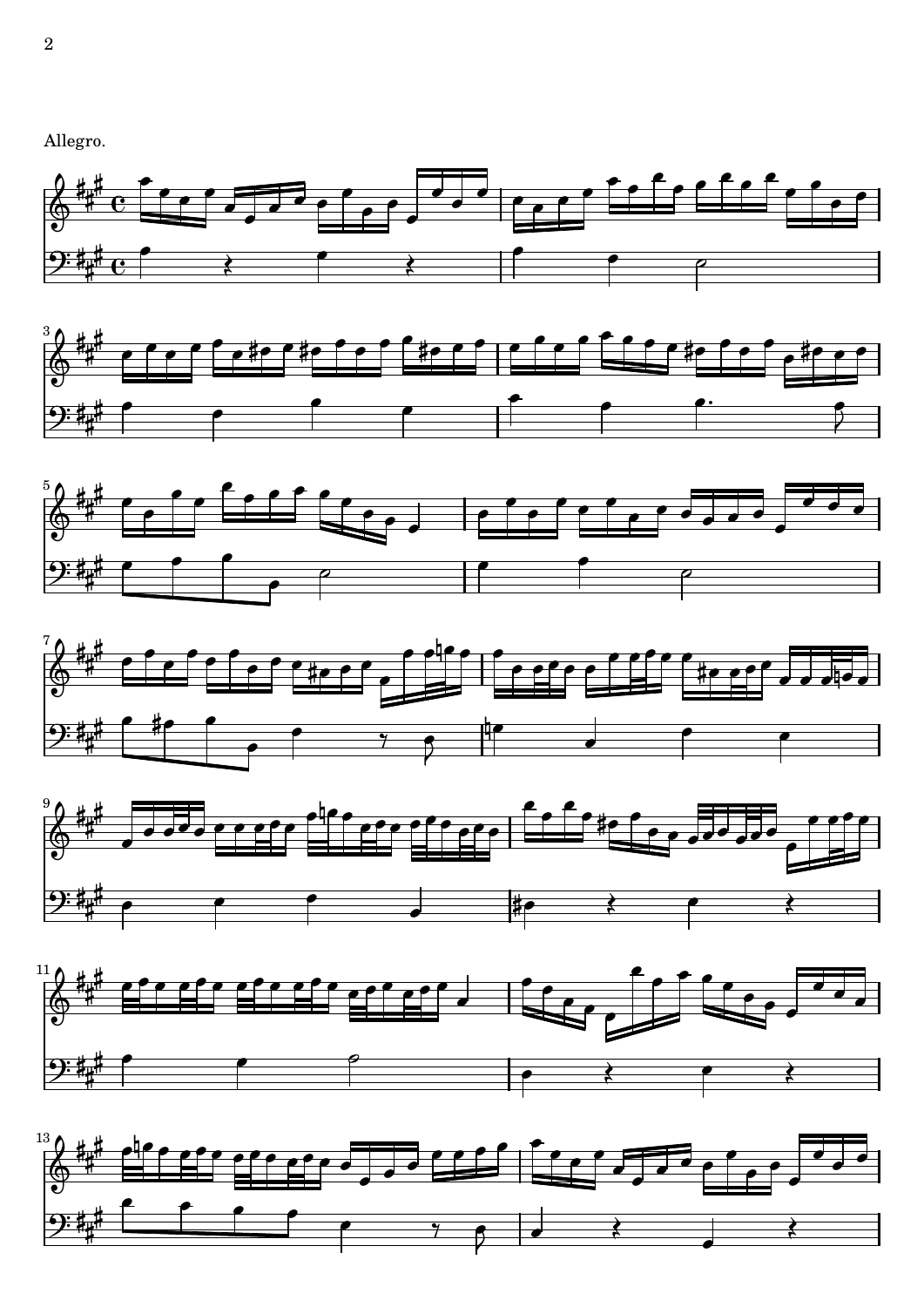











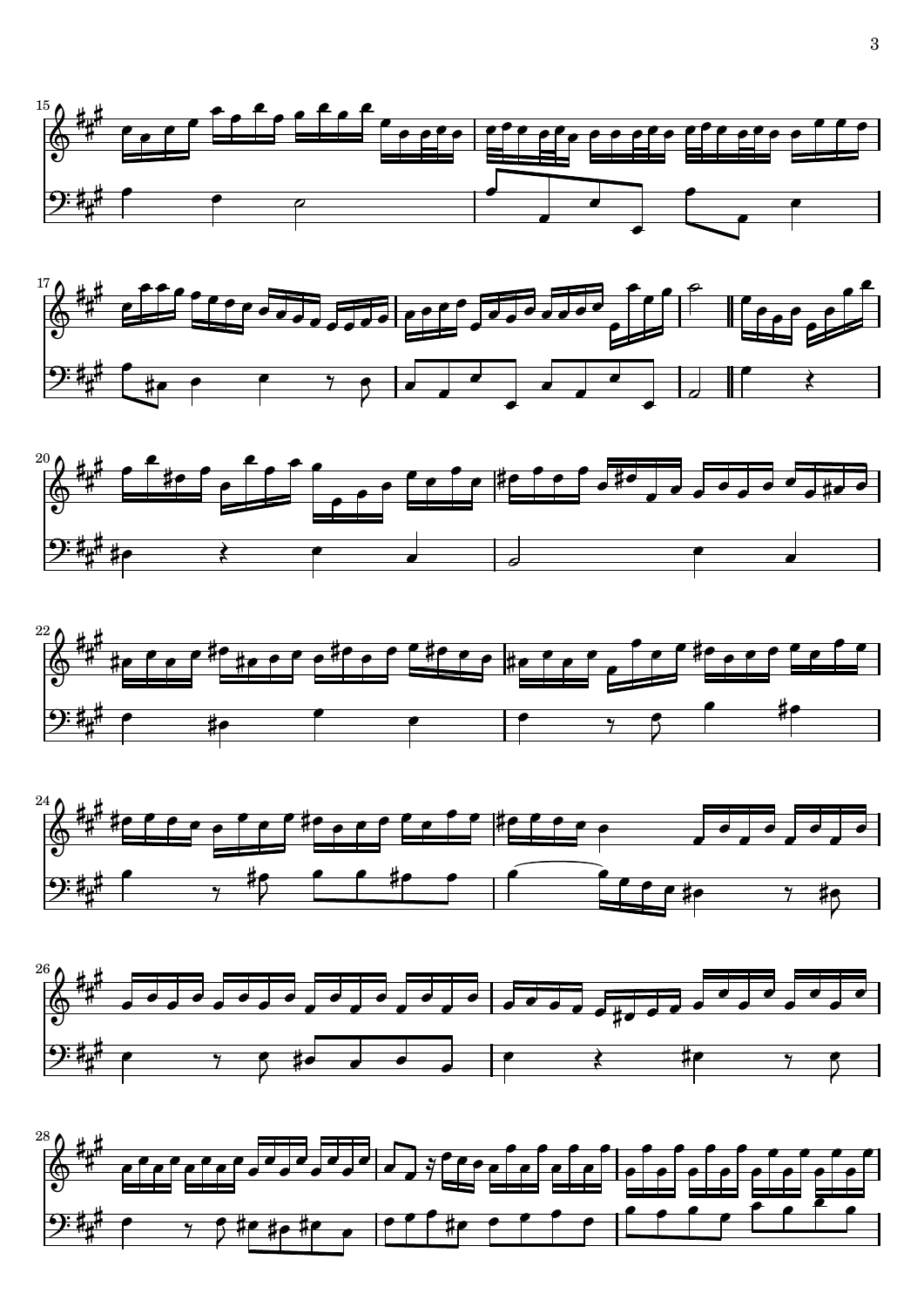











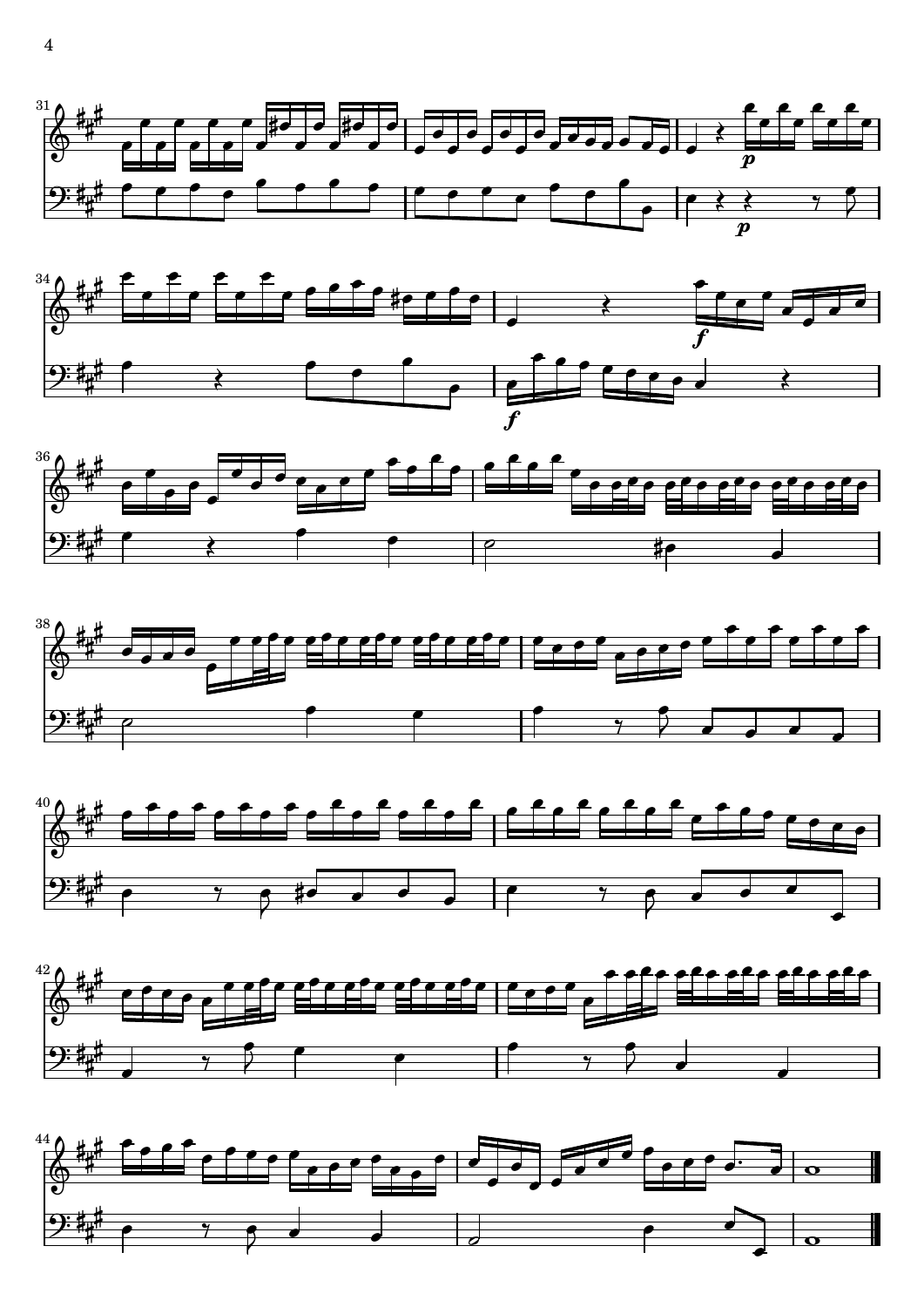Grave.







```
Giga.
```